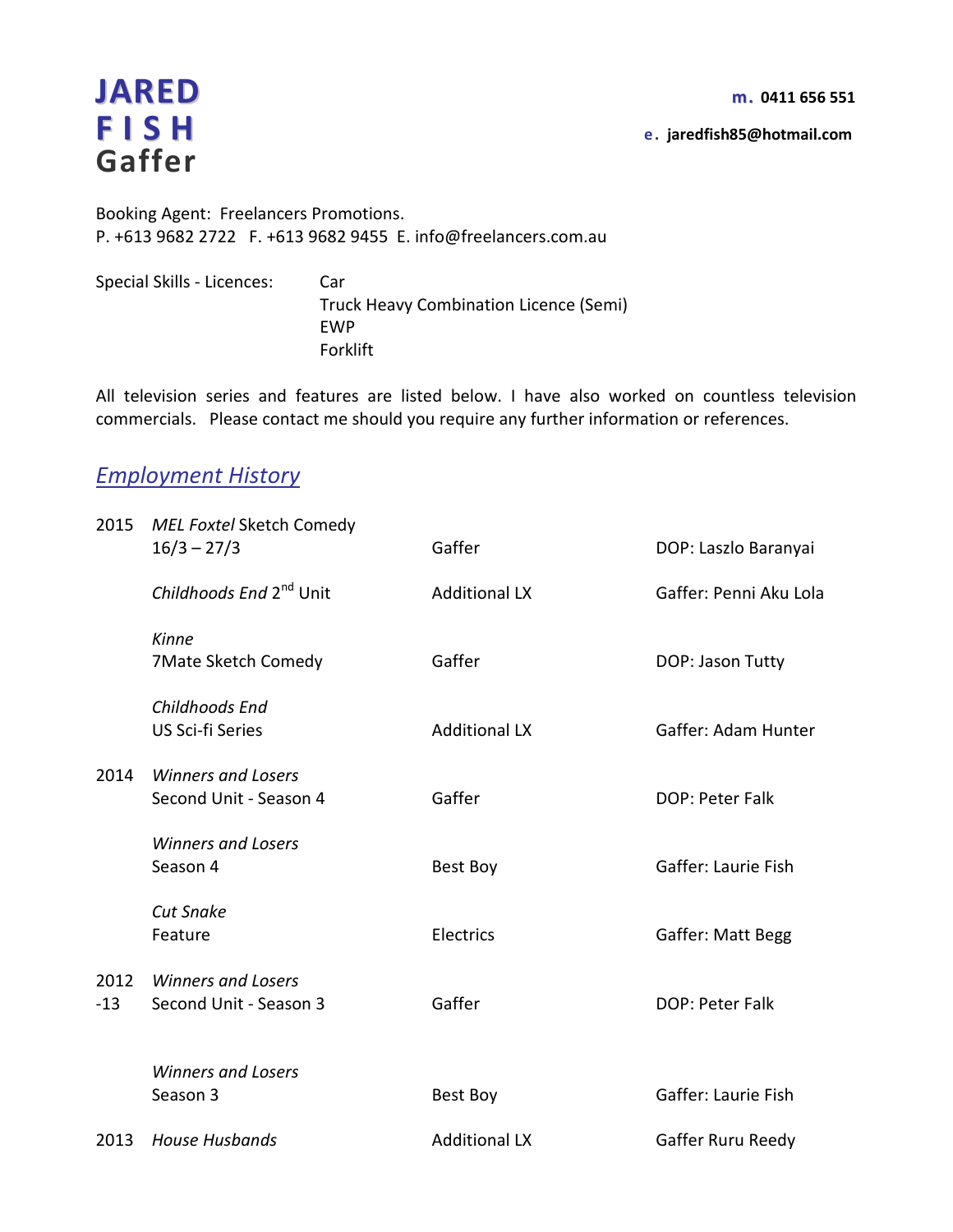| DOP: Craig Barden<br>Gaffer: Con Mancuso<br>Gaffer: Ruru Reedy<br><b>Gaffer: Con Mancuso</b> |
|----------------------------------------------------------------------------------------------|
|                                                                                              |
|                                                                                              |
|                                                                                              |
|                                                                                              |
| <b>DOP: Darrell Martin</b>                                                                   |
| <b>Gaffer: Con Mancuso</b>                                                                   |
| Gaffer: Ruru Reedy                                                                           |
| Gaffer: James McLaverty                                                                      |
| Gaffer: Adam Hunter                                                                          |
| Gaffer: Michael Hughes                                                                       |
| <b>Gaffer Con Mancuso</b>                                                                    |
| Gaffer: Karl Engeler                                                                         |
| Gaffer: James McLaverty                                                                      |
|                                                                                              |
| Gaffer: Peter Ryan                                                                           |
|                                                                                              |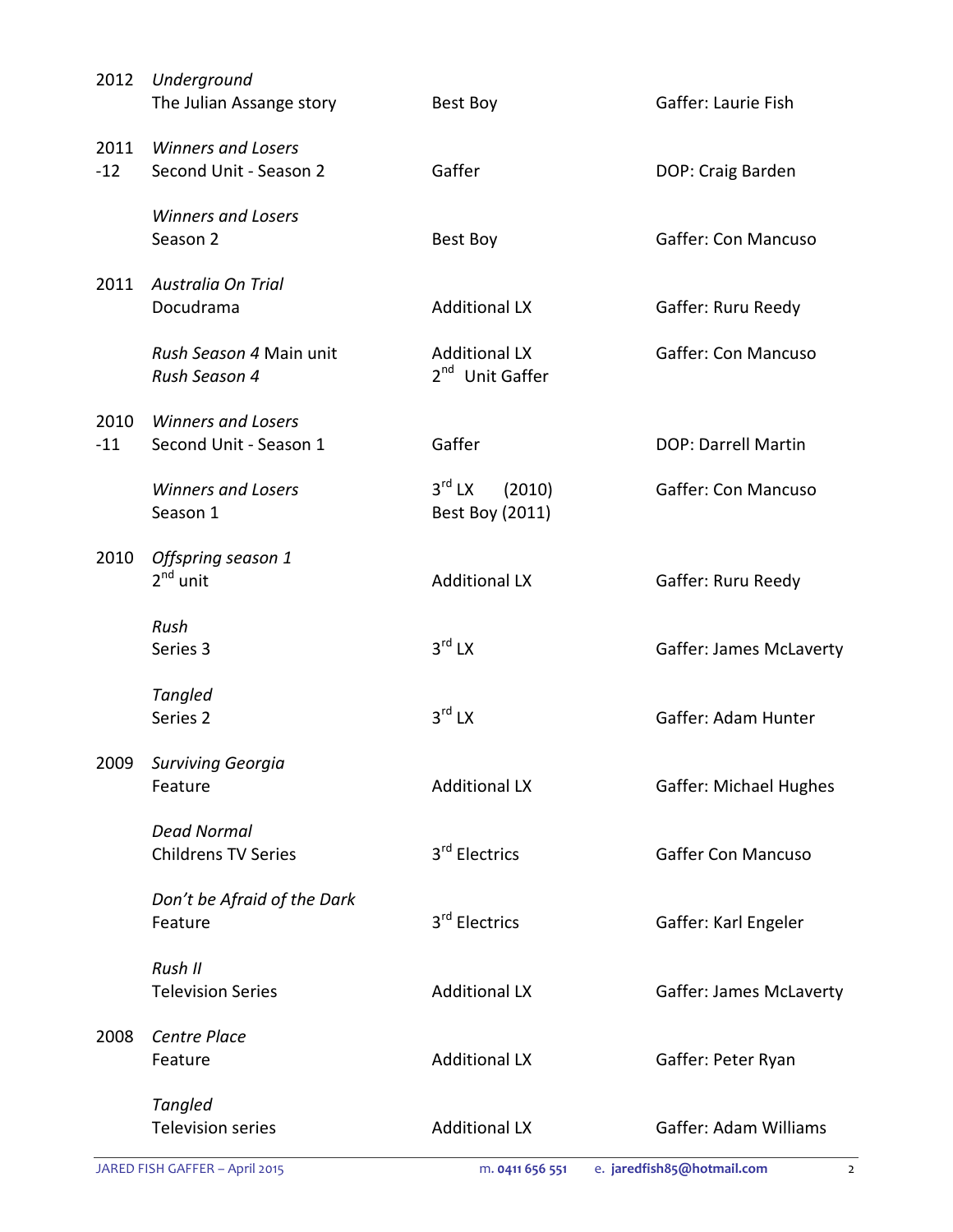| 2008          | Rush<br><b>Television Series</b>                          | <b>Additional LX</b>      | Gaffer: James McLaverty       |
|---------------|-----------------------------------------------------------|---------------------------|-------------------------------|
|               | <b>Dirt Games</b><br><b>Television series</b>             | 4 <sup>th</sup> Electrics | <b>Gaffer: Con Mancuso</b>    |
|               | <b>Blessed</b><br>Feature                                 | Best Boy                  | Gaffer: Laurie Fish           |
|               | The Knowing 2 <sup>nd</sup> unit<br>Feature               | <b>Additional LX</b>      | Gaffer: Ian Dewhurst          |
| 2008<br>$-09$ | The Pacific<br><b>First Division Prods</b>                | Red Unit Gennie OP.       | <b>Gaffer: Mark Jefferies</b> |
| 2007<br>$-08$ | The Pacific<br>US Miniseries - First Division Prods       | <b>Blue Unit LX</b>       | Gaffer: Karl Engeler          |
| 2007          | Prey<br>Feature - Topcat Films                            | Best Boy                  | Gaffer: Laurie Fish           |
|               | Gates Of Hell<br>Feature                                  | <b>LX</b>                 | Gaffer: Ruru Reedy            |
| 2006          | Where The Wild Things Are<br>US Feature - More Rice       | Main Unit LX              | Gaffer: Karl Engeler          |
|               | Rogue<br>Feature - Emu Creek Prod.                        | <b>Additional LX</b>      | Gaffer: Karl Engeler          |
| 2005          | Will<br>Feature - Quixotic Films                          | 3rd Electrics             | Gaffer: Andy Dunnmoore        |
|               | Rats 'N Cats<br>Feature - Renegade Prod.                  | Best Boy                  | Gaffer: Laurie Fish           |
|               | Charlottes Web<br><b>USA Feature - Paramount Pictures</b> | Main Unit LX              | Gaffer: Karl Engeler          |
| 2005<br>$-06$ | <b>Neighbours</b><br><b>Grundy TV</b>                     | <b>Additional LX</b>      | Gaffer: Andy Dunnmoore        |
| 2005          | <b>Ghost Rider</b><br><b>USA Feature - Sony Pictures</b>  | <b>Additional LX</b>      | <b>Gaffer: Mick Morris</b>    |